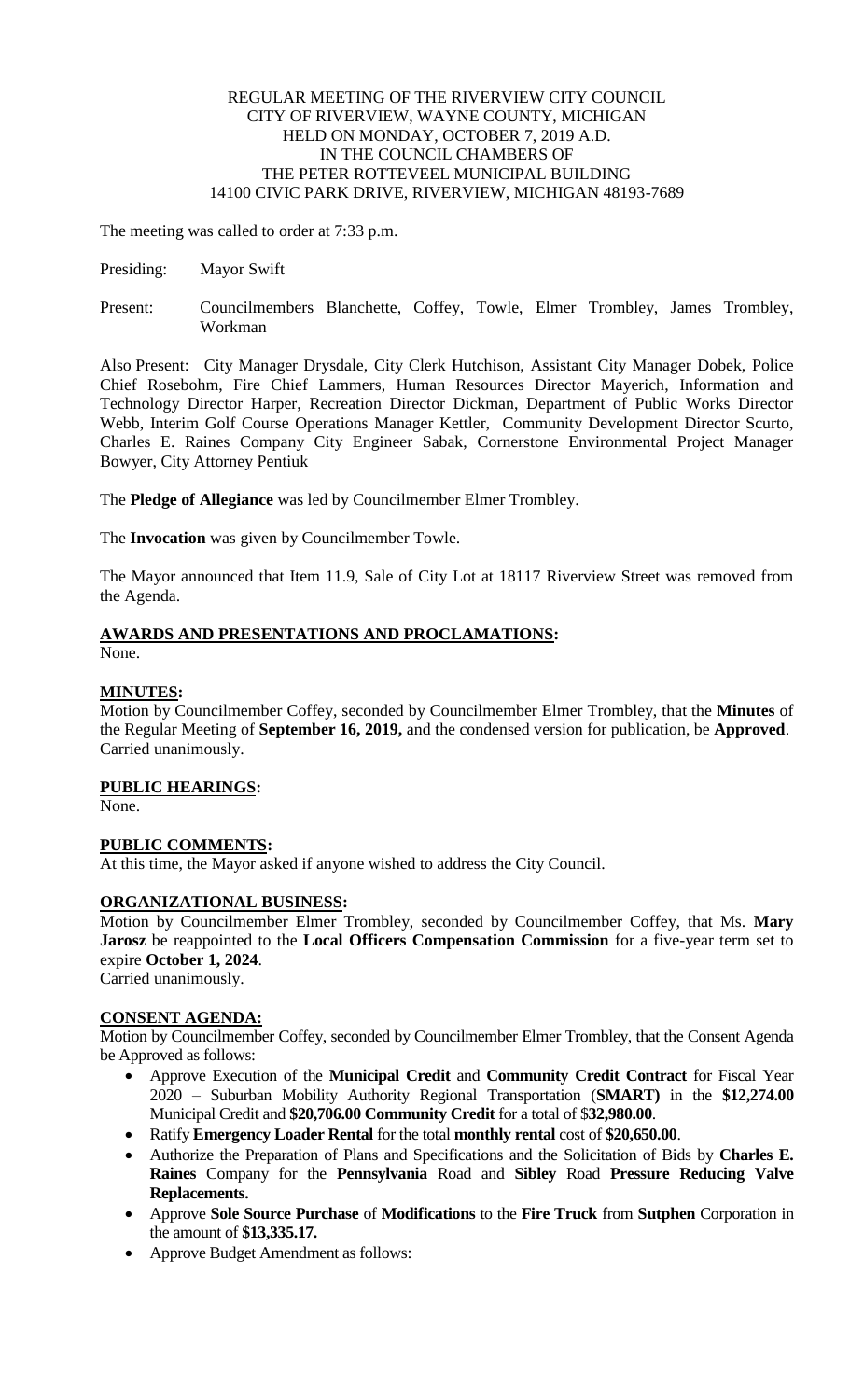| A.                                               |                       |               |               |                    |                 |
|--------------------------------------------------|-----------------------|---------------|---------------|--------------------|-----------------|
|                                                  |                       | Current       | Amended       | Amendment or       |                 |
| Description                                      | <b>Account Number</b> | Appropriation | Appropriation | Change             | PO Number       |
| Records on ROM                                   | 101-215-818.070       | 0.00          | 9,000.00      | \$<br>9,000.00     | 19-002260       |
| <b>Operating Supplies</b>                        | 101-441-740.000       | 18,000.00     | 18,097.98     | \$<br>97.98        | 19-002268       |
| Pavement/Joint Crack Sealing-Er 202-463-818.043  |                       | 0.00          | 5,200.58      | \$<br>5,200.58     | 19-002007       |
| Pavement/Joint Crack Sealing-Er 203-463-818.043  |                       | 0.00          | 12,134.67     | \$<br>12,134.67    | 19-002007       |
| <b>Street Sectioning</b>                         | 202-463-974.110       | 283,400.00    | 341,187.92    | \$<br>57,787.92    | 19-000183, 0561 |
| <b>Street Sectioning</b>                         | 203-463-974.110       | 994,600.00    | 1,010,432.50  | \$<br>15,832.50    | 19-000561       |
| Patrol Cars w/ Modifications & Ed265-302-970.000 |                       | 129,000.00    | 185,100.00    | \$<br>56,100.00    | 19-000558       |
| Boat Ramp Rehabilitation Project 402-901-974.051 |                       | 0.00          | 18.178.00     | \$<br>18,178.00    | 19-002027       |
| Boat Ramp Rehabilitation-Engine 402-901-974.052  |                       | 0.00          | 1,525.00      | \$<br>1,525.00     | 19-001450       |
| Consulting                                       | 592-536-818.155       | 8,000.00      | 10,802.10     | \$<br>2,802.10     | 18-002141       |
| <b>GIS Software</b>                              | 592-536-991.057       | 0.00          | 1,897.94      | \$<br>1,897.94     | 18-002141       |
| Water Main Replacement                           | 592-536-999.057       | 871,880.00    | 932,201.83    | \$<br>60,321.83    | 18-001037       |
| Dozer-Land Preserve                              | 596-526-974.400       | 775,000.00    | 1,761,000.00  | \$<br>986,000.00   | 19-001691,2219  |
| Sweeper                                          | 596-526-975.410       | 0.00          | 241,400.00    | \$<br>241,400.00   | 19-001797       |
| <b>Landfill Access Road</b>                      | 596-526-994.091       | 0.00          | 608,701.37    | \$<br>608,701.37   | 19-000233       |
| <b>Waterless Deoderizer System</b>               | 596-526-994.207       | 0.00          | 47,333.83     | \$<br>47,333.83    | 19-000232       |
| Concrete Perimiter Road Repairs 596-526-994.208  |                       | 225,000.00    | 254,724.10    | \$<br>29,724.10    | 19-000184       |
| Cell 7 Construction                              | 596-526-994-098       | 2,619,301.00  | 4,322,757.23  | \$<br>1,703,456.23 | 19-000232       |
| Landfill Gas System Expansion                    | 596-526-994.089       | 624,000.00    | 634,323.82    | 10,323.82          | 19-000231       |

JUSTIFICATION: To bring forward Purchase Orders from Fiscal Year 2018-19 into the new fiscal year to finish projects and complete the purchases.

B.

|                               |                 | Current       | Amended       | Amendment or |
|-------------------------------|-----------------|---------------|---------------|--------------|
| <b>IDescription</b>           | Account Number  | Appropriation | Appropriation | Change       |
| 2019/20 Water & Sewer, CDBG   |                 |               |               |              |
| <b>PRV Replacement</b>        | 592-536-991.098 | 0.00          | 498.382.00    | 498.382.00   |
| <b>CDBG Park Improvements</b> | 275-712-972.010 | 9.000.00      | 62.665.68     | 53.665.68    |
|                               |                 |               |               |              |

JUSTIFICATION: To pull forward unencumbered funds from Fiscal Year 2018/19 into the 2019/20 Budget Year.  $\Gamma$ 

|                               |                       | Current       | Amended       | Amendment or |
|-------------------------------|-----------------------|---------------|---------------|--------------|
| Description                   | <b>Account Number</b> | Appropriation | Appropriation | Change       |
| 2019/20 General Fund          |                       |               |               |              |
| Wayne County Parks Grant      | 101-000-540.000       | 0.00          | 50.000.00     | 50.000.00    |
| Park Improvements / Equipment | 101-751-972.010       | 25,000.00     | 75.000.00     | 50,000.00    |

JUSTIFICATION: To increase the Wayne County Parks Grant and Park Improvements/Equipment line items by the amount awarded to the City by Wayne County for the basketball court improvements at Young Patriots Park.

D.

|                                |                 | Current       | Amended       | Amendment or |
|--------------------------------|-----------------|---------------|---------------|--------------|
| Description                    | Account Number  | Appropriation | Appropriation | Change       |
| 2019/20 Maior Streets          |                 |               |               |              |
| Pennsylvania Road Construction | 202-451-980.037 | 0.00<br>ъ     | 51.510.00     | 51.510.00    |

JUSTIFICATION: To increase the Pennsylvania Road Construction line item for the estimated amount of \$46,827.00 per the Wayne County Intergovernmental Agreement, plus 10 percent contingency of \$4,683.00, for a total amount of \$51,510.00.

Carried unanimously.

#### **RESOLUTIONS:**

Motion by Councilmember Coffey, seconded by Councilmember Blanchette, that Resolution 19-21, **Establishing the Water, Sewer** and **Sewer Debt Rates** and **Meter Charges** for the Period Beginning September 1, 2019, be Adopted.

# RESOLUTION NO. 19-21

# ESTABLISHING FEES FOR WATER AND SEWER RATES AND METER CHARGES AS FEES TO BE ESTABLISHED BY CITY COUNCIL RESOLUTION

- WHEREAS, the City Council desires to establish Water and Sewer Rates and Meter Charges as fees to be established by city council resolution to be implemented for the City of Riverview;
- WHEREAS, the respective Department Heads have proposed the fees;
- WHEREAS, the City Council determines the proposed Fees to be required to meet the operational and capital needs for the effected Riverview Departments; and
- WHEREAS, Section 26-13 of the Riverview City Charter provides for the City Council to establish the listed Fees by City Council Resolution.

NOW, THEREFORE, BE IT RESOLVED BY THE CITY COUNCIL OF THE CITY OF RIVERVIEW, MICHIGAN, AS FOLLOWS: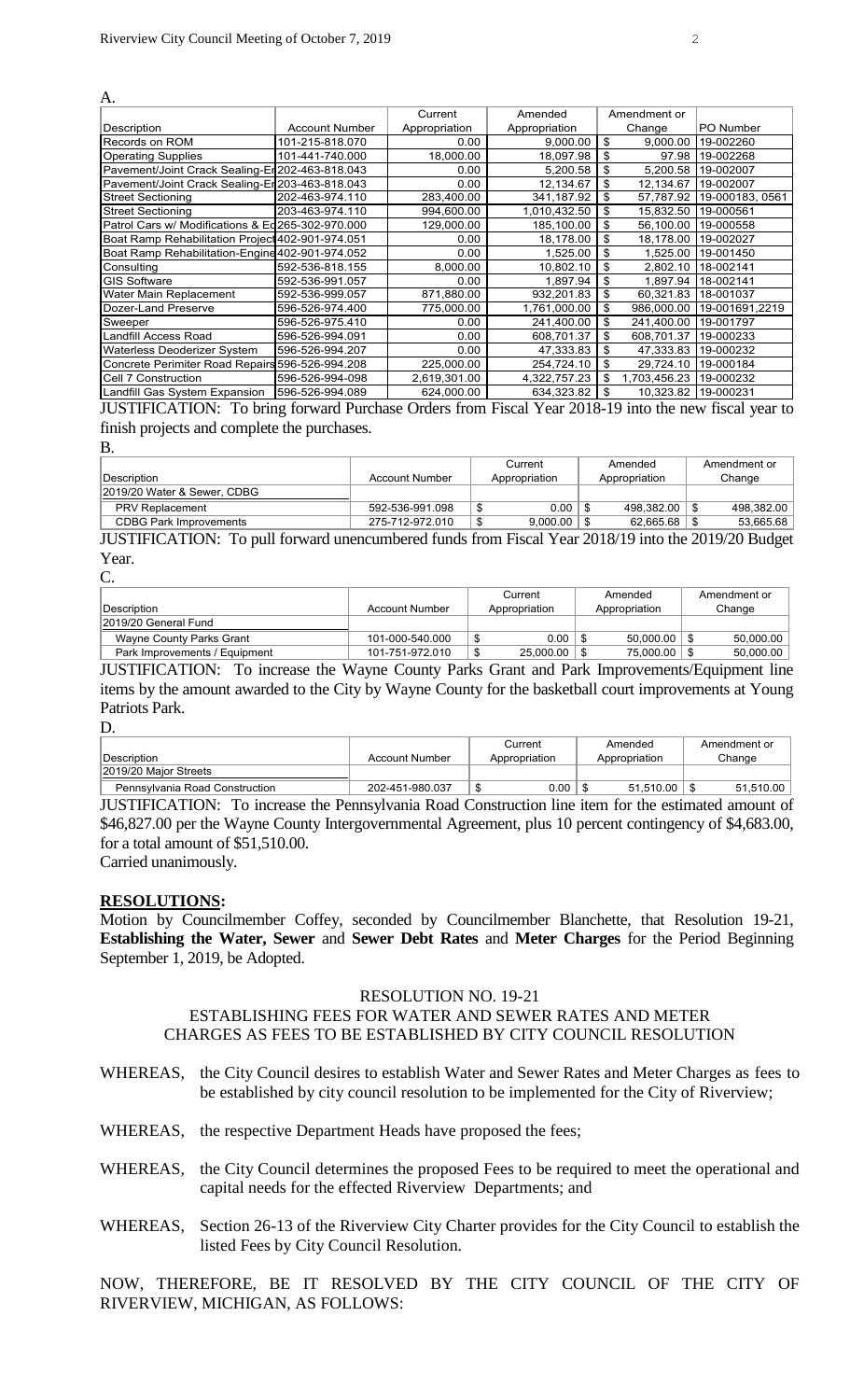The City Council hereby approves the proposed Fee Schedule as follows:

#### **Water and sewer rates and meter charges.**

Prior rates for periods through August 31, 2019 remain in effect.

- a) *Water rates.* The rates and charges to be collected from consumers of water shall be such as specified in the following schedule. Water rate per thousand gallons delivered to the consumer shall be based on 1,000 gallons per each metering period effective September 1, 2019 shall be: (1) For customers billed monthly:
	- a. For the first 4,000,000 gallons per monthly billing cycle, the rate shall be \$8.00 per thousand gallons.
	- b. For any amount in excess of the first 4,000,000 gallons per monthly billing cycle, the rate shall be \$3.81 per thousand gallons.
	- (2) For customers billed quarterly:
		- a. For the first 12,000,000 gallons per quarterly billing cycle, the rate shall be \$8.00 per thousand gallons.
		- b. For any amount in excess of the first 12,000,000 gallons per quarterly billing cycle, the rate shall be \$3.81 per thousand gallons.
- b) *Water meter service charges. The fees required by section 70-35 shall be as follows:*
	- (1) Residential/consumers of water in the city shall pay the following meter service charges for each three-calendar-month period:

| Meter Size: |         |
|-------------|---------|
| 5/8"        | \$2.75  |
| 3/4"        | \$3.08  |
| 1"          | \$3.83  |
| $1 - 1/2$ " | \$5.85  |
| 7"          | \$10.53 |

(2) Industrial and high volume commercial consumers of water in the city shall pay the following meter service charge for each calendar month:

| Meter Size: |         |
|-------------|---------|
| 5/8"        | \$0.92  |
| 3/4"        | \$1.03  |
| 1"          | \$1.28  |
| $1 - 1/2$ " | \$1.95  |
| 2           | \$3.51  |
| 2" Compound | \$7.39  |
| 3"          | \$10.72 |
| 4"          | \$14.61 |
| 6"          | \$31.20 |
| 2"          | \$46.00 |

- c) *Sewer rates.* A sewage disposal charge to be collected at the rate of, per 1,000 gallons of water delivered to the consumer, effective September 1, 2 shall be as follows:
	- (1) For customers billed monthly:
		- a. For the first 6,000,000 gallons per monthly billing cycle, the rate shall be \$6.95 for operations and an additional \$1.05 for federal court mandated remedial costs, per thousand gallons.
		- b. For any amount of excess of the first 6,000,000 gallons per monthly billing cycles, the rate shall be \$4.70 per thousand gallons.
	- (2) For customers billed quarterly:
		- a. For the first 18,000,000 gallons per quarterly billing cycle, the rate shall be \$6.95 for operations and an additional \$1.05 for federal court mandated remedial costs, per thousand gallons.
		- b. For any amount in excess of eighteen million (18,000,000) gallons per quarterly billing cycle, the rate shall be \$4.70 per thousand gallons.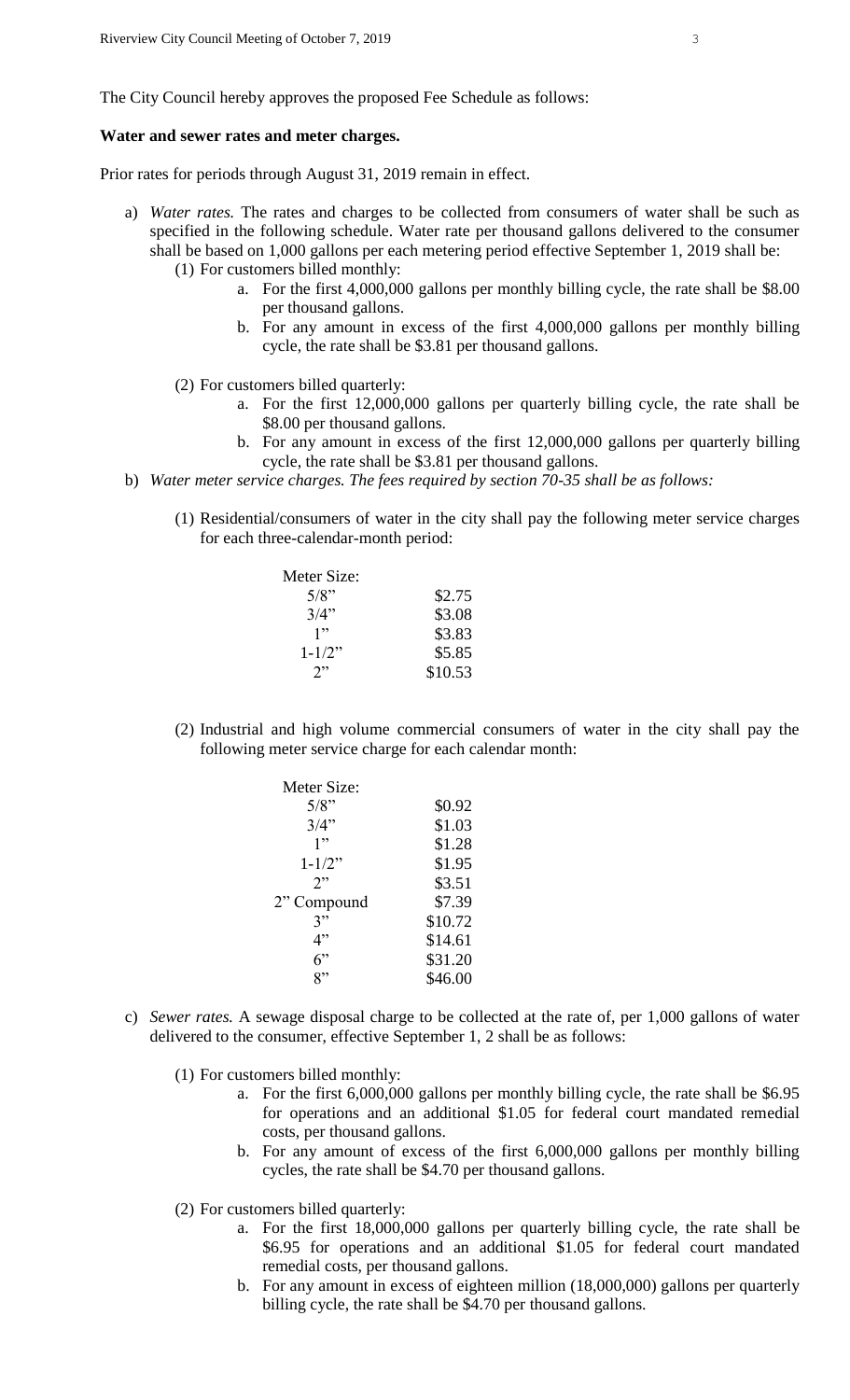- d) *Non-residential user fee*: A charge to be collected at the rate of \$0.21 per 1,000 gallons of water delivered. For the purpose of this section, residential units are defined as any structure designed and used for year-round habitation where average occupancy by the same person or persons was longer than two (2) consecutive months during the previous year; non-residential units will include any sewered premises which does not meet this description.
- e) *Capital charges*. The fees as required by section 70-37 shall be as follows: Water capital charge, per connection…\$500.00 Sewer capital charge, per connection…\$500.00
- f) *Tap-in fees*. The fees as required by section 70-38 shall be as follows:

Water or sewer tap-ins, where provided by the city, shall be 120 percent of the actual cost.

- g) *Restoration of suspended service*. See DPW Service Fees
- h) *Environmental surcharge for roof drainage*: The environmental surcharge for failure to comply with provisions regulating connection of roof drains with sewer system shall be, per quarter, \$50.00.
- i) *Sewer use determination*: In calculating the sewer usage, the customer's water use shall constitute the minimum quantity of sewer usage for the corresponding billing cycle. Any metered sewer flows that are determined to be in excess of the customer's water use for the billing cycle shall also be charged the sewer rate set forth above.
- j) *Billing cycle determination*. High volume customers shall be billed on a monthly cycle, and all other shall be billed on a quarterly cycle unless the customer seeks and obtains the approval of the city manager for placement on a monthly cycle with city council notification.
- k) *Exclusive water service*. The water and sewer service provided by the city shall be the exclusive supply for such service. Effective January 1, 2002, it was deemed unlawful for any person within the city to have a water or sewer service connection with any other service provider without the express prior consent of the city council of the city.

AYES: Mayor Swift, Councilmembers Blanchette, Towle, Coffey, Elmer Trombley, Workman NAYS: Councilmember James Trombley EXCUSED: None. ADOPTED this 7<sup>th</sup> day of October, 2019.

ATTEST:

Andrew M. Swift, Mayor

\_\_\_\_\_\_\_\_\_\_\_\_\_\_\_\_\_\_\_\_\_\_\_\_\_\_\_\_\_\_\_\_\_\_\_\_\_\_\_\_\_

\_\_\_\_\_\_\_\_\_\_\_\_\_\_\_\_\_\_\_\_\_\_\_\_\_\_\_\_\_\_\_\_\_\_\_\_\_\_\_\_\_

I, Cynthia M. Hutchison, duly authorized City Clerk of the City of Riverview, do hereby certify the foregoing Resolution is a true copy of a resolution adopted by the Riverview City Council at their regular meeting of October 7, 2019.

 $(S E A L)$ 

Cynthia M. Hutchison, City Clerk

Motion by Councilmember James Trombley, seconded by Councilmember Blanchette, that Resolution 19- 22, Approve **Police Department Emergency Management** and **Emergency Support Plan** and Authorize **Mayor** and **City Manager** to **Sign** the Emergency Operations Plan, be Adopted.

# RESOLUTION NO. 19-22 EMERGENCY MANAGEMENT RESOLUTION

A resolution to provide for the mitigation, preparedness, response and recovery from natural and humanmade disasters within Riverview by being part of the Wayne emergency management program; to appoint the county emergency management coordinator as the Riverview emergency management coordinator; to provide for a means for coordinating the resources of the municipality with those of the county; and to provide a means through which the city council may exercise the authority and discharge the responsibilities vested in them by this resolution and Act No. 390 of the Public Acts of 1976, as amended.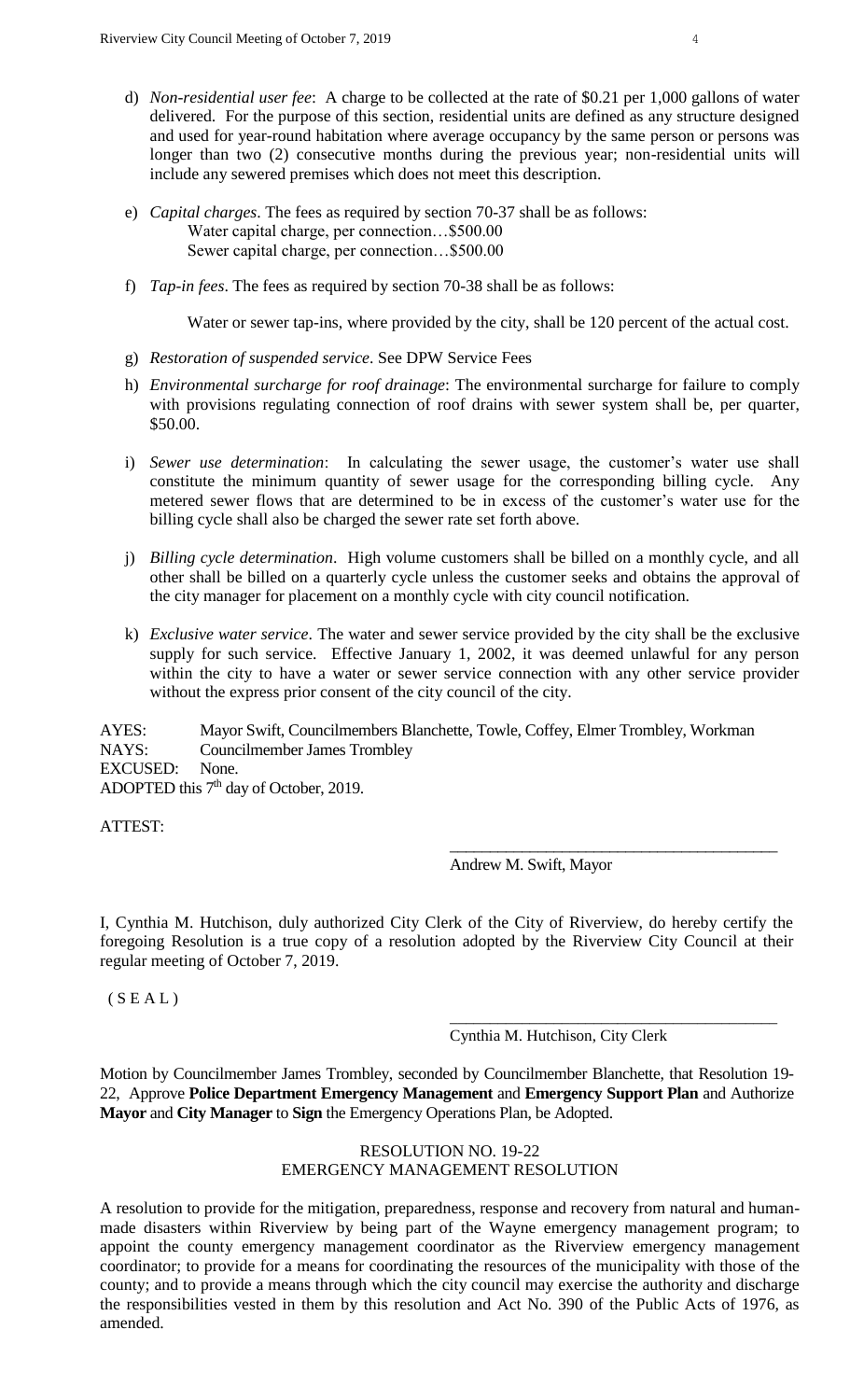#### Article 1 - Short Title

Section 101. This resolution shall be known as the "Emergency Management Resolution".

Article 2 – Definitions

- Section 201. For the purpose of this resolution, certain words used herein are defined as follows:
	- (a) "Act" means the Michigan Emergency Management Act, Act No. 390 of the Public Acts of 1976, as amended.
	- (b) "Disaster" means an occurrence or threat of widespread or severs damage, injury or loss of life or property resulting from a natural or human-made cause, including but not limited to, fire, flood, snowstorm, ices storm, tornado, windstorm, wave action, oil spill, water contamination, utility failure, hazardous peacetime radiological incident, major transportation accident, hazardous materials incident, epidemic, air contamination, blight, drought, infestation, explosion, or hostile military action or paramilitary action, or similar occurrences resulting from terrorist activities, riots, or civil disorders.
	- (c) "Disaster relief force" means all agencies of county and municipal government, private and volunteer personnel, public officers and employees, and all other persons or groups of persons identified in the Wayne County Emergency Operations Plan as having duties to perform or those called into duty or working at the direction of a party identified in the plan to perform a specific disaster or emergency related task during a local state of emergency.
	- (d) "District Coordinator" means the Michigan Department of State Police District Emergency Management Coordinator. The District Coordinator serves as liaison between local emergency management programs and the Michigan State Police, Emergency Management Division in all matters pertaining to the mitigation, preparedness, response and recovery of emergency and disaster situations.
	- (e) "Emergency management coordinator" means the person appointed to coordinate all matters pertaining to emergency management within the municipality. The emergency management coordinator for Riverview is the Wayne emergency management coordinator.
	- (f) "Emergency management program" means a program established to coordinate mitigation, preparedness, response and recovery activities for all emergency or disaster situations within a given geographic area made up of one or several political subdivisions. Such a program has an appointed emergency management coordinator and meets the program standards and requirements established by the Department of State Police, Emergency Management Division. The City of Riverview has elected to be part of the Wayne County emergency management program.
	- (g) "Emergency operations plan" means the plan developed and maintained by county and political subdivisions included in the emergency management program area for the purpose of responding to all emergency or disaster situations by identifying and organizing the disaster relief force.
	- (h) "Governor's state of disaster" means an executive order or proclamation by the Governor that implements the disaster response and recovery aspects of the Michigan Emergency Management Plan and applicable local plans of the county or municipal programs affected.
	- (i) "Governor's state of emergency" means an executive order or proclamation by the Governor that implements the emergency response and recovery aspects of the Michigan Emergency Management Plan and applicable local plans of the county or municipal programs affected.
	- (j) "Local state of emergency" means a declaration by the mayor1 pursuant to the act and this resolution which implements the response and recovery aspects of the Wayne County Emergency Operations Plan and authorizes certain actions as described in this resolution.
	- (k) "Vital records" means those records that contain information needed to continue the effective functioning of a government entity jurisdiction, agency, and department and for the protection of the rights and interests of persons under emergency conditions in the event of an emergency or disaster situation.

<sup>1</sup> Act 390, as amended, sec. 9 (2-3) states that the coordinator shall be appointed by the "chief executive official" (see definitions in the act) in a manner provided in the municipal charter.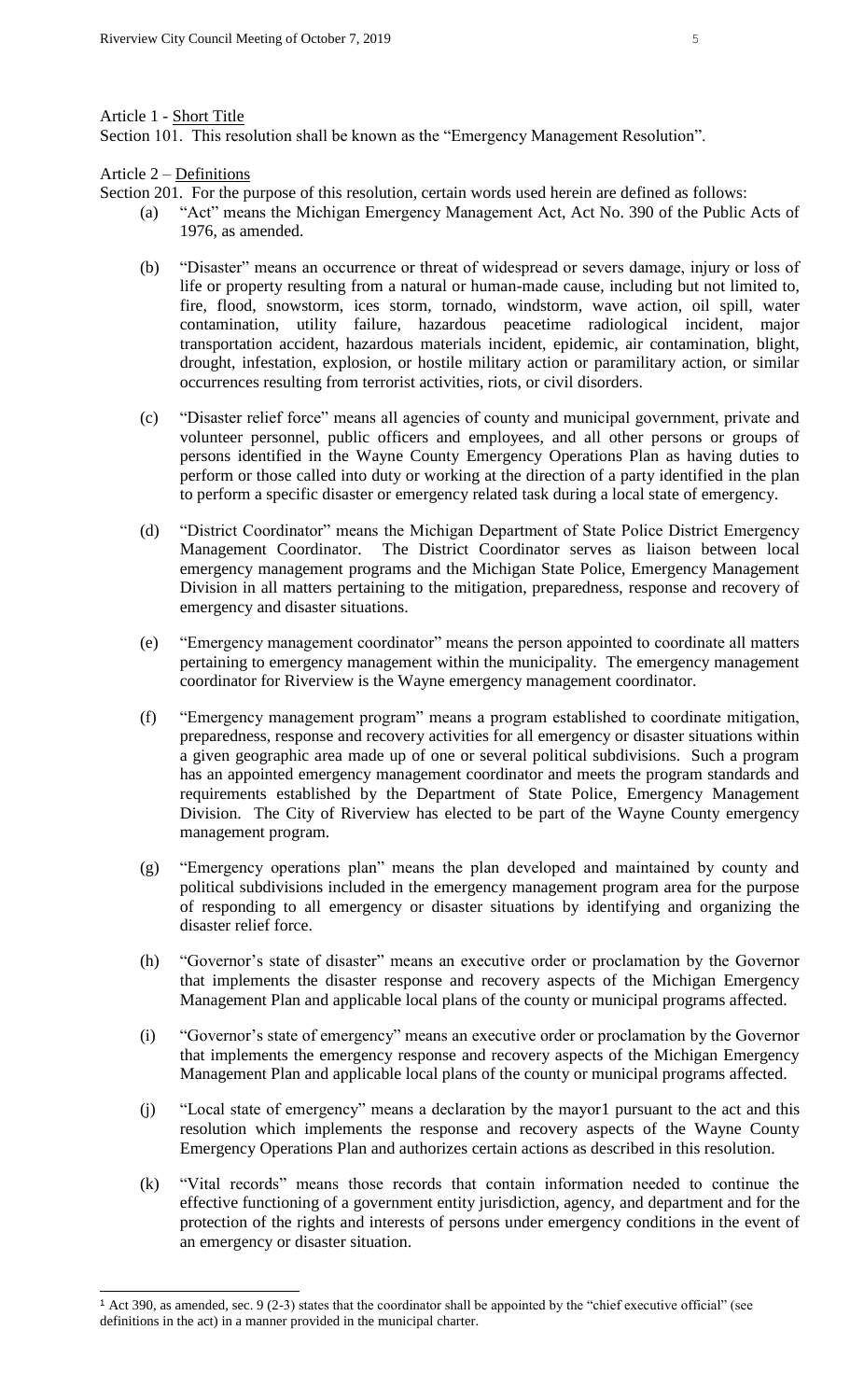#### Article 3 - Emergency Management Coordinator; Appointment

Section 301. By the authority of this resolution the mayor hereby appoints the Wayne County Emergency Management Coordinator as the emergency management coordinator for Riverview.<sup>2</sup> In addition to acting for, and at the direction of, the county executive, the Emergency Management Coordinator will also act for, and at the direction of, the mayor.<sup>3</sup>

Section 302. A line of succession for the Wayne County Emergency Management Coordinator has been established and is listed in the Riverview Emergency Operations Plan.

## Article 4 - Emergency Management Coordinator; Duties

Section 401. The Emergency Management Coordinator shall comply with standards and requirements established by the Department of State Police, Emergency Management Division, under the authority of the act, in accomplishing the following<sup>4</sup>:

- (a) Direct and coordinate the development of the Wayne County Emergency Operations Plan, which shall be consistent in content with the Michigan Emergency Management Plan.
- (b) Direct and coordinate the development of Wayne County Emergency Operations Plan, which shall be consistent in content with the Michigan Emergency Management Plan.
- (c) Specify departments or agencies which must provide an annex to the plan or otherwise cooperate in its development.
- (d) Identify departments and agencies to be included in the Emergency Operations Plan as disaster relief force.
- (e) Develop and maintain a county Resource Manual.
- (f) Coordinate the recruitment, appointment, and utilization of volunteer personnel.
- (g) Assure the emergency management program meets eligibility requirements for state and federal aid.
- (h) Coordinate and/or conduct training and exercise programs for the disaster relief force within the county and to test the adequacy of the Emergency Operations Plan.
- (i) Through public information programs, educate the population as to actions necessary for the protection of life and property in an emergency or disaster.
- (j) Assist in the development of mutual aid agreements.

- (k) Assist the Riverview municipal liaison with the development of municipal standard operating procedures which are consistent with the county Emergency Operations Plan.
- (l) Oversee the implementation of all functions necessary during an emergency or disaster in accordance with the Emergency Operations Plan.
- (m) Coordinate county emergency management activities with those municipalities included in the county emergency management program, other municipalities, the state, and adjacent counties.
- (n) Coordinate all preparedness activities, including maintaining primary and alternate Emergency Operations Centers.
- (o) Identify mitigation opportunities within the county and encourage departments/agencies to implement mitigation measures.

<sup>&</sup>lt;sup>2</sup> Act 390, as amended, sec. 9 (2-3) states that the coordinator shall be appointed by the "chief executive official" (see definitions in the act) in a manner provided in the municipal charter.

<sup>&</sup>lt;sup>3</sup> Act 390, as amended, sec. 9 (1-3) states that the appointed county coordinator shall act for and at the direction of the chairperson or county executive. It also says that a coordinator appointed by a municipality shall act for and at the direction of the "chief elected official" (see definitions in the act) or the official designated by the municipal charter.

<sup>4</sup> Act 390, as amended, sec. 7a (4) gives the Emergency Management Division the authority to promulgate several standards and requirements.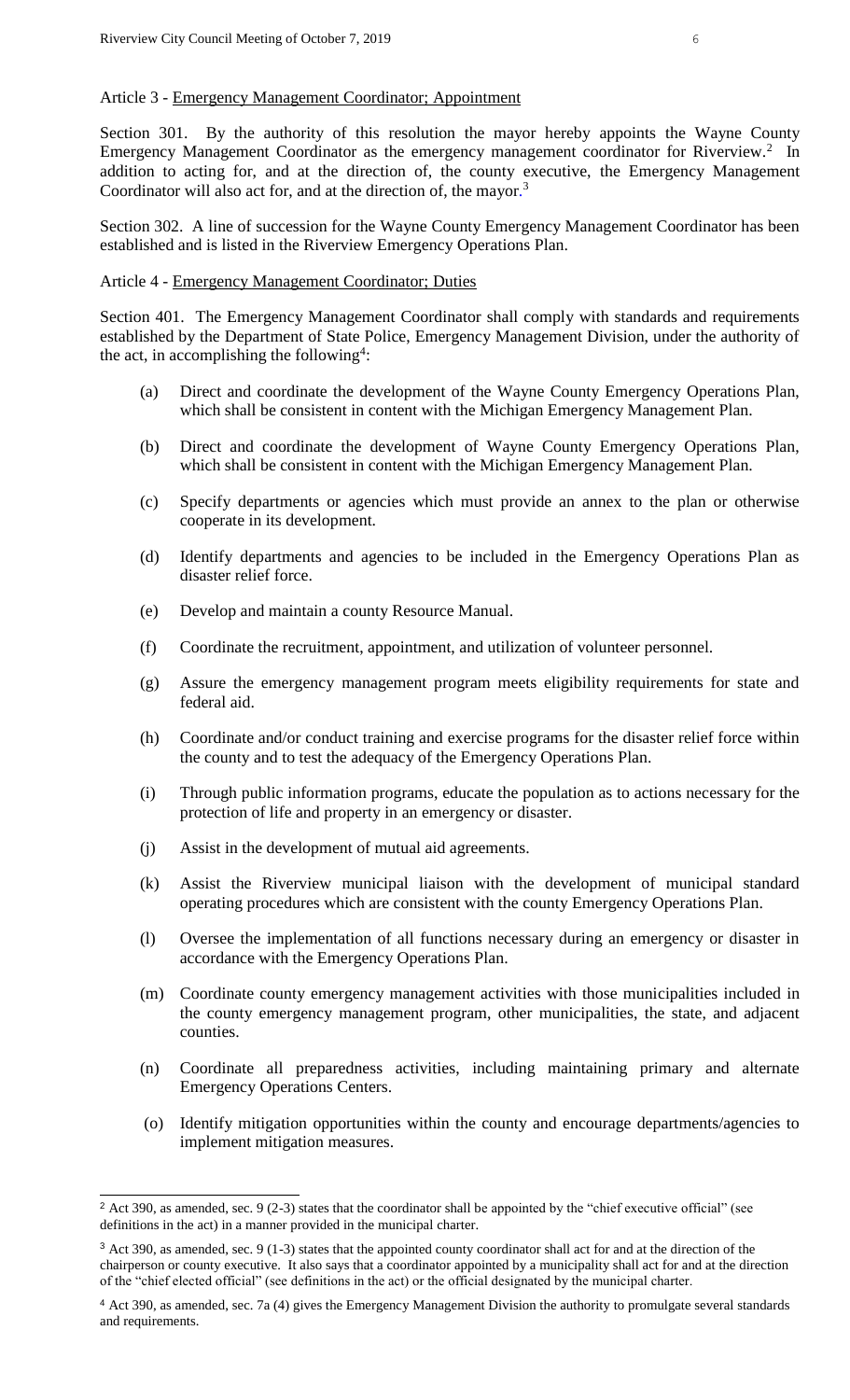## Article 5 - Emergency Management Liaison; Duties

Section 501. By the authority of this resolution the mayor has appointed a liaison for the purpose of assisting the county Emergency Management Coordinator in coordinating the emergency management activities within the municipality. The duties of the liaison are as follows:

- (a) Coordinate municipal emergency management activities with those of the county jurisdictions.
- (b) Assist the county Emergency Management Coordinator with the development of the county Emergency Operations Plan and the incorporation of municipal resources into the plan.
- (c) Identify municipal departments and agencies to be included in the Emergency Operations Plan as part of the disaster relief force.
- (d) Identify municipal resources and forward information to the county Emergency Management Coordinator for inclusion in the county Resource Manual.
- (e) Coordinate the recruitment, appointment, and utilization of volunteer resources.
- (f) Assist the county Emergency Management Coordinator with administering training programs.
- (g) Coordinate municipal participation in exercises conducted by the county.
- (h) Assist in the development of mutual aid agreements.
- (i) Assist in educating the population as to actions necessary for the protection of life and property in an emergency or disaster.
- (j) Encourage departments/agencies within the municipality to identify and implement procedures to mitigate the effects of potential disasters.
- (k) Assist in the assessment of the nature and scope of the emergency or disaster and collect damage assessment information and forward to the county.
- (l) Coordinate the vital records protection program.
- (m) Develop municipal standard operating procedures for disaster response which are consistent with the county Emergency Operations Plan.

Section 502. The mayor shall appoint a minimum of two persons as successors to the position of the municipal liaison. The line of succession shall be supplied to the county Emergency Management Coordinator.

Article 6 - Mayor; Powers; Duties

i<br>L

Section 601. On an annual basis, the mayor shall review the eligibility and performance of the Emergency Management Coordinator and make recommendations to the city council.

Section 602. The mayor shall, review the effectiveness of the Wayne County Emergency Operations Plan as the plan relates to the municipality once every two years. With the assistance of the municipal liaison, he\she shall make recommendations to the county Emergency Management Coordinator of any changes which may be needed. After this review and incorporation of necessary changes, the mayor shall certify the plan to be current and adequate for Riverview the ensuing two years.<sup>5</sup>

Section 603. When circumstances within the Riverview indicate that the occurrence or threat of occurrence of widespread or severe damage, injury or loss of life or property from natural or humanmade cause exists the mayor may declare a local state of emergency.<sup>1</sup> Such a declaration shall be promptly filed with the Wayne County Emergency Management Office, who shall forward it to the Department of State Police, Emergency Management Division. This declaration shall not be continued or renewed for a period in excess of 7 days except with the consent of the city council.<sup>6</sup>

 $5$  Rule 4 (c) (d-q) of the administrative rules promulgated for Act 390, sec. 19 states that the plan shall be considered official upon bearing the signature of the chief executive official of the municipality. The plan must be current and adequate (see rule) within two years.

 $6$  Act 390, as amended, sec. 10 (1) (b) provides for the 7 day limit and disposition of the declaration.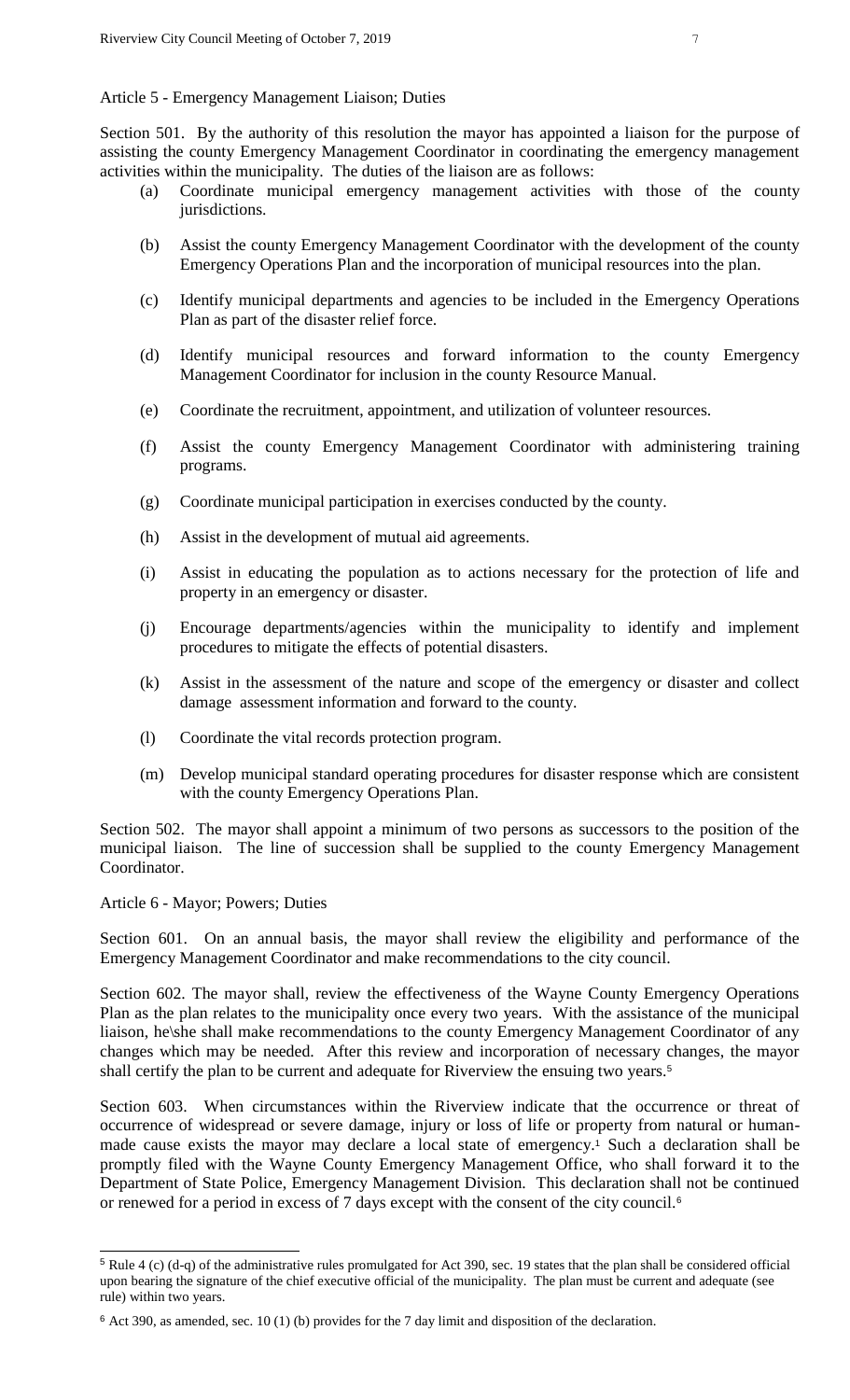Section 604. If the mayor invokes such power and authority, he/she shall, as soon as reasonably expedient, convene the city council for one or more emergency meetings in accordance with the Open Meetings Act to perform its normal legislative and administrative duties as the situation demands, and will report to that body relative to emergency activities. Nothing in this resolution shall be construed as abridging or curtailing the powers of the city council unless specifically provided herein.

Section 605. The mayor may do one or more of the following under a local state of emergency:

- (a) Direct the Emergency Management Coordinator to implement the Emergency Operations Plan.
- (b) Issue directives as to travel restrictions on local roads within the municipality.
- (c) Relieve Riverview city employees of normal duties and temporarily reassign them to other duties.
- (d) Activate mutual aid agreements.
- (e) Direct the municipal disaster relief effort in accordance with the county Emergency Operations Plan and municipal standard operating procedures.
- (f) Notify the public and recommend in-place or evacuation or other protective measures.
- (g) Request a state of disaster or emergency declaration from the Governor as described in Article 7.
- (h) When obtaining normal approvals would result in further injury or damage, mayor may, until city council convenes, waive procedures and formalities otherwise required pertaining to the following:
	- (1) For a period of up to 7 days, send the disaster relief force and resources to the aid of other communities as provided by mutual aid agreements.
	- (2) For a period of up to 7 days, appropriate and expend funds from the disaster contingency fund created in Article 9 up to \$(insert dollar amount).
	- (3) For a period of up to 7 days, make contracts, obtain and distribute equipment, materials, and supplies for disaster purposed.
	- (4) Employ temporary workers.
	- (5) Purchase and distribute supplies, materials, and equipment.
	- (6) Make, amend, or rescind ordinances or rules necessary for emergency management purposes which supplement a rule, order, or directive issued by the Governor or a state agency. Such an ordinance or rule shall be temporary and, upon the Governor's declaration that a state of disaster or state of emergency is terminated, shall no long be in effect<sup>7</sup>

Section 606. If a state of disaster or emergency is declared by the Governor, assign and make available for duty the employees, property, or equipment of the (city) within or without the physical limits of the city as ordered by the Governor or the Director of the Department of State Police in accordance with the act.8

# Article 7 - Governor Declaration Request

Section 701. If a disaster or emergency occurs that has not yet been declared to be a state of disaster or a state of emergency by the Governor, and the (mayor) determines that the situation is beyond control of the municipality, he/she may request the Governor to declare that a state of disaster or state of emergency exists in the municipality in accordance with the act. This shall be done by immediately contacting the (Wayne County) Emergency Management Coordinator. The Emergency Management Coordinator shall immediately contact the District Coordinator. The District Coordinator, in conjunction with the Emergency Management Coordinator, shall assess the nature and scope of the

<sup>7</sup> Act 390, as amended, sec.12 (2) provides this authority.

<sup>8</sup> Act 390, as amended, sec. 10 (1) (h) provides this authority.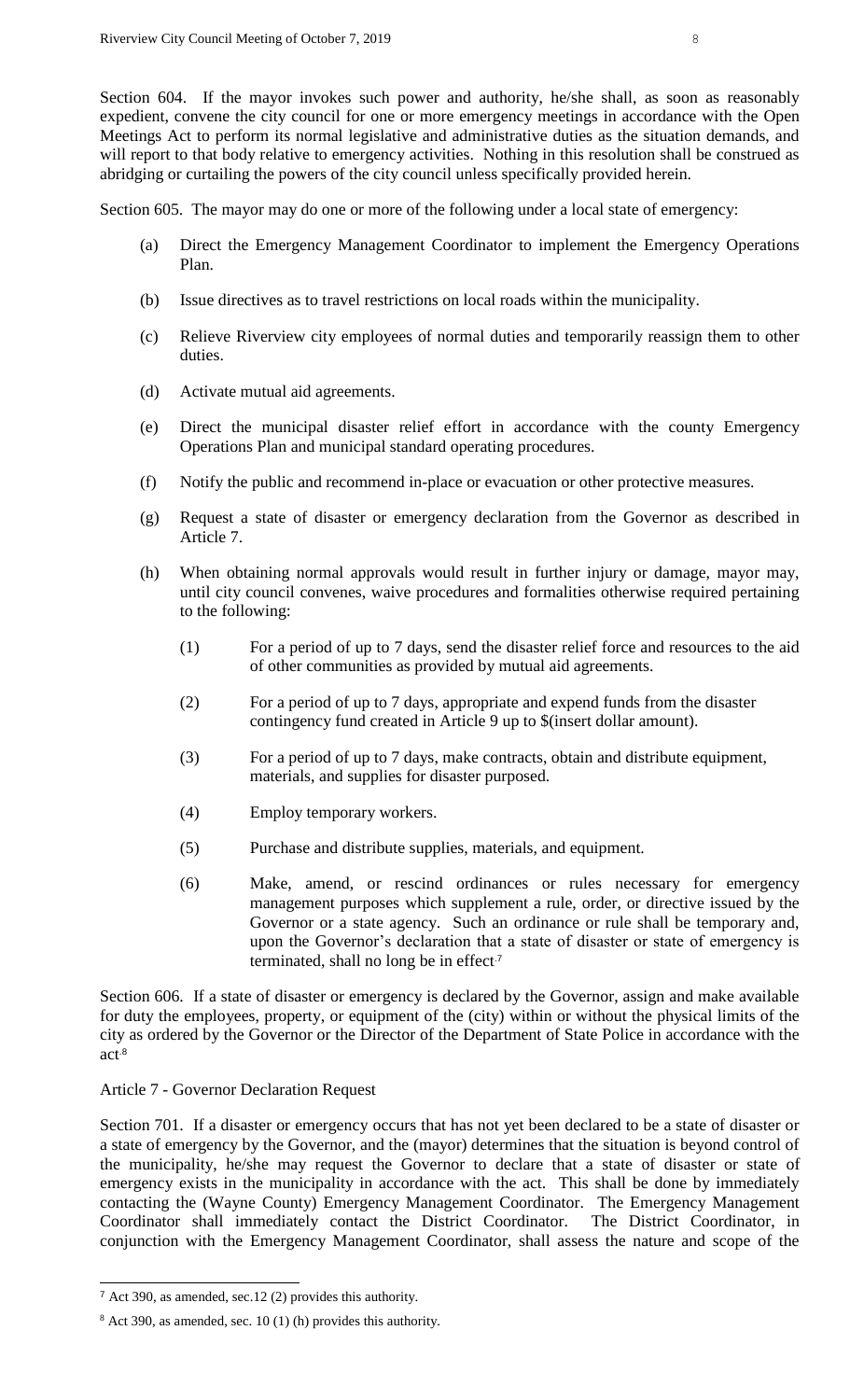disaster or emergency, and they shall recommend the state personnel, services, and equipment that will be required for its prevention, mitigation, or relief<sup>.9</sup>

## Article 8- Volunteers; Appointment; Reimbursement

Section 801. Each municipal department, commission, board, or other agency of municipal government is authorized to appoint volunteers to augment its personnel in time of emergency to implement emergency functions assigned in the county Emergency Operations Plan. Such individuals are part of the disaster relief force and shall be subject to the rules and operational control set forth by the respective department, commission, board, or agency through which the appointment was made, and shall be reimbursed for all actual and necessary travel and subsistence expenses.<sup>10</sup>

## Article 9 - Disaster Contingency Fund

Section 901. A disaster contingency fund is hereby created in the budget of not less than (enter percent of the total operating budget or an amount). Money may be expended from the fund when a local state of emergency has been declared for the purpose of paying the disaster relief force, purchase of supplies and services, repair costs, or other needs required specifically for the mitigation of the effects of, or in response to, the emergency or disaster.

#### Article 10 - Rights of Disaster Relief Force

Section 1001. In accordance with the act, personnel of the disaster relief force while on duty shall have the following rights:

- (a) If they are employees of the municipality, or other governmental agency regardless of where serving, have the powers, duties, rights, privileges, and immunities and receive the compensation incidental to their employment.
- (b) If they are not employees of the municipality, or other governmental agency be entitled to the same rights and immunities as are provided for by law.<sup>10</sup>

Article 12 - Temporary Seat of Government

Section 1201. The city council shall provide for the temporary movement and reestablishment of essential government offices in the event that existing facilities cannot be use.

## Article 13 - Liability

Section 1301. As provided for in the act and this resolution, the municipality, or the agents or representatives of the municipality, shall not be liable for personal injury or property damage sustained by the disaster relief force. In addition, any member of the disaster relief force engaged in disaster relief activity shall not be liable in a civil action for damages resulting from an act of omission arising out of and in the course of the person's good faith rendering of that activity, unless the person's act or omission was the result of that person's gross negligence or willful misconduct. The right of a person to receive benefits or compensation to which he or she may otherwise be entitled to under the worker's compensation law, any pension law, or act of congress will not be effected as a result of said activity.<sup>11</sup>

Section 1302. As provided for in the act, any person owning or controlling real estate or other premises who voluntarily and without compensation grants the municipality the right to inspect, designate and use the whole or any part of such real estate or premises for the purpose of sheltering persons or for any other disaster related function during a declared local state of emergency or during an authorized practice disaster exercise, shall not be civilly liable for the death of, or injury to, any person on or about such real estate or premises under such license, privilege or other permission, or for loss of, or damage to, the property of such person.11

Article 14 - Sovereignty

<sup>&</sup>lt;sup>9</sup> Act 390, as amended, sec.12 states that the "chief executive official" (see definitions in act) of a county or any municipality may make this request. However, he/she must do this utilizing the procedures set forth in sec. 14 of the act which states that the appointed emergency management coordinator and the district coordinator must jointly assess the situation and make recommendations.

 $10$  Act 390, as amended, sec. 11 (1) (a-c) discusses disaster relief force rights and duties.

<sup>11</sup> Act 390, as amended, sec. 11 (2-8) discusses liability.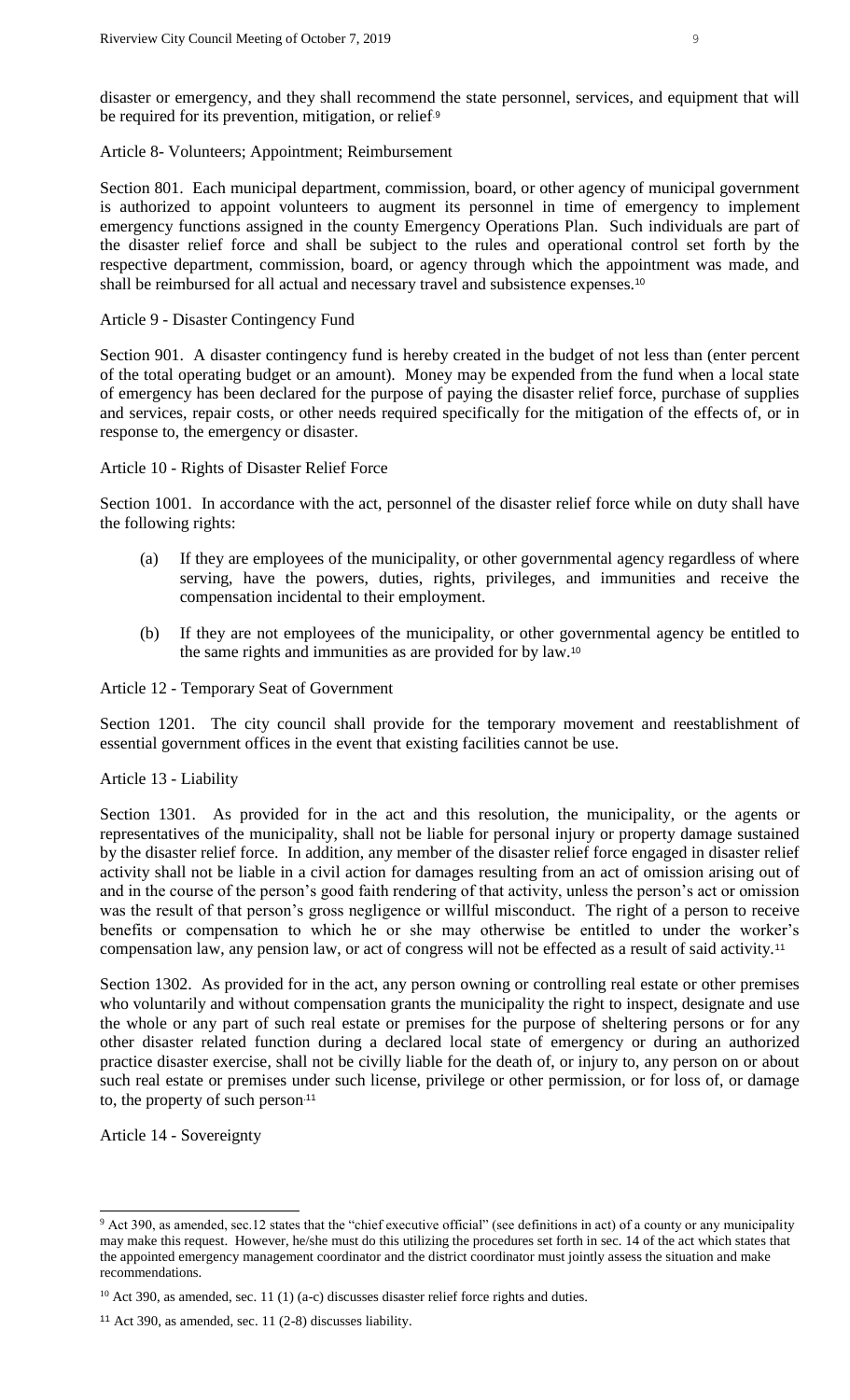Section 1401. Should any section, clause, or provision of this resolution be declared by the courts invalid for any reason, such declaration shall not affect the validity of this resolution as a whole or any part thereof, other than the section, clause, or provision so declared to be invalid.

#### Article 15 - Repeals

Section 1501. All resolutions or parts of resolutions inconsistent herewith are hereby repealed.

#### Article 16 - Annual Review

Section 1601. This resolution shall be reviewed annually by the city council and changes shall be made if necessary.

#### Article 17 - Effective Date

Section 1701. This resolution shall have immediate effect. AYES: Mayor Swift, Councilmembers Blanchette, Coffey, Towle, Elmer Trombley, James Trombley, Workman NAYS: None. EXCUSED: None. ABSTAINED: None. ADOPTED this 7th day of October, 2019.

ATTEST:

#### Andrew M. Swift, Mayor

\_\_\_\_\_\_\_\_\_\_\_\_\_\_\_\_\_\_\_\_\_\_\_\_\_\_\_\_\_\_\_\_\_\_\_\_\_

I, Cynthia M. Hutchison, duly authorized City Clerk of the City of Riverview, do hereby certify the foregoing Resolution is a true copy of a resolution adopted by the Riverview City Council at their regular meeting of October 7, 2019.

## $(S E A L)$

Cynthia M. Hutchison, City Clerk

# **ADMINISTRATION:**

Motion by Councilmember James Trombley, seconded by Councilmember Coffey, that Authorization for the Addition of **Refuse Compactor Financing** to Awarded **Bid No. 2424**, Heavy Equipment and Fire Truck Financing, with **JP Morgan Chase** for an additional **\$917,000.00** of **Financing,** be Approved.

Carried unanimously.

Motion by Councilmember Blanchette, seconded by Councilmember Coffey, that **Change Order** No. 1 with **Dominic Gaglio Construction, Inc**., for **Street Sectioning** at the **Riverview Land Preserve** in the amount of **\$51,875.20**, plus 10 percent (10%) contingency, in the amount of \$**5,187.52** for a total of **\$57,062.72;** and with **Charles E. Raines Company** for **Project Inspection** and **Contract Management**, in the amount of \$**5,187.52,** be Approved. Carried unanimously.

Motion by Councilmember James Trombley, seconded by Councilmember Blanchette, that Ratification of the **Emergency Golf Practice Gas Pipeline to Flare Project** to **Landfill Drilling and Piping, Inc**., for a total amount of \$**106,425.00,** be Approved; in concurrence with the Land Preserve Committee at their meeting of September 24, 2019. Carried unanimously.

Motion by Councilmember Blanchette, seconded by Councilmember Coffey, that the **Bid** Award and Authorization for Execution of **Agreement** for the **2019 Pavement Improvements** with **Gibraltar Construction Company** in the amount of **\$667,992.40**, plus ten percent (10%) contingency in the amount of \$**66,799.24**, for a total amount of **\$734,791.64**, be Approved. Carried unanimously.

Motion by Councilmember Elmer Trombley, seconded by Councilmember Blanchette, that the **Bid** Award and Authorization for Execution of **Agreement** for the **2019 Pavement Improvements Sections VI** and **VII** with **Best Asphalt, Inc**., in the amount of **\$79,936.25**, plus ten percent (10%) contingency of \$**7,993.63** for a total amount of **\$87,929.88**, be Approved. Carried unanimously.